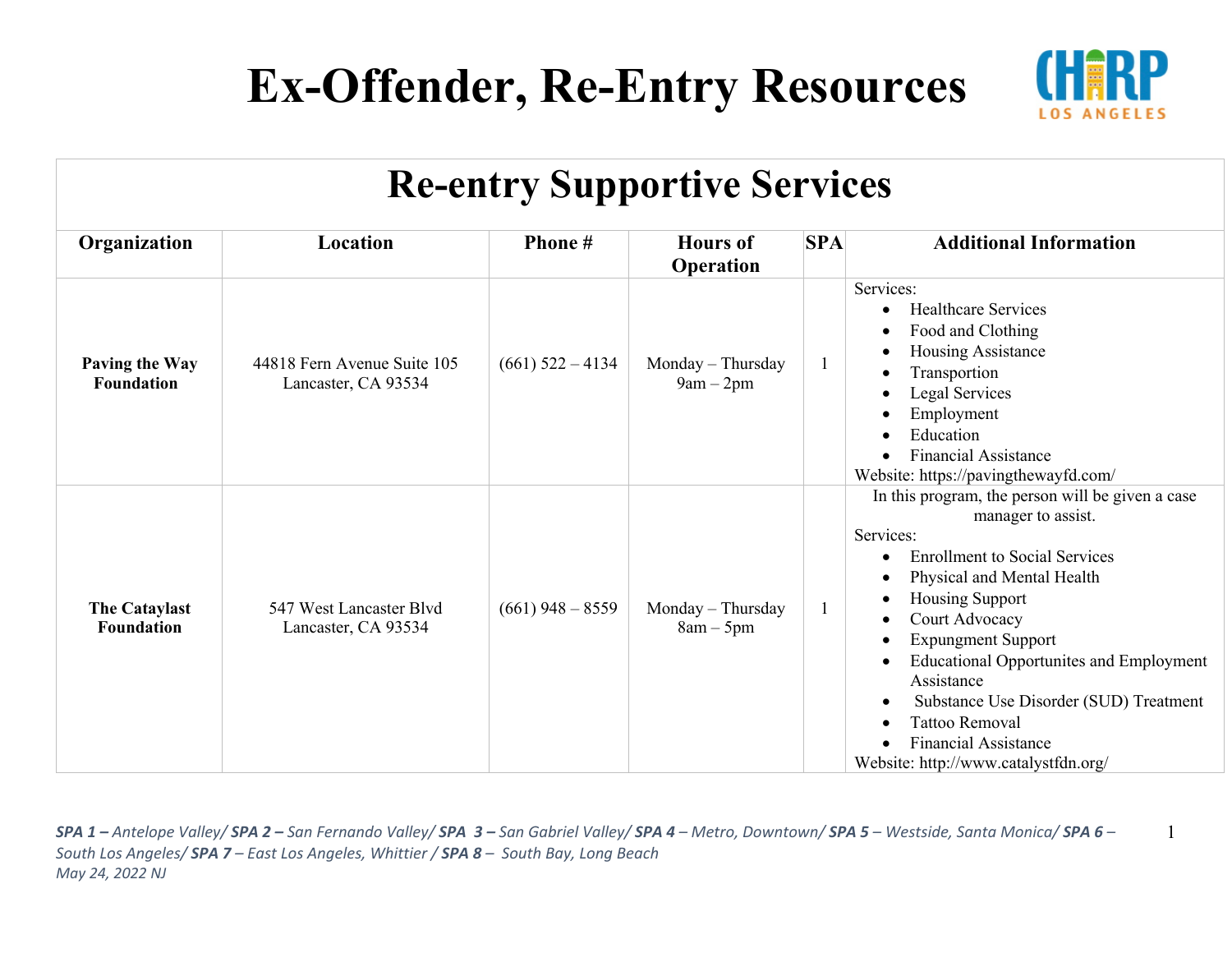

| <b>Champions</b> in<br><b>Service</b> | 12605 Osborne Street<br>Pacioma, CA 91343          | $(818)$ 891 - 9399 | Monday – Friday<br>$9am - 5pm$                       | $\overline{2}$ | Services:<br><b>Employment Assistance</b><br>Housing Assistance<br>Court Advocacy<br><b>Expungment Support</b>                                                                                                                                                                                                        |
|---------------------------------------|----------------------------------------------------|--------------------|------------------------------------------------------|----------------|-----------------------------------------------------------------------------------------------------------------------------------------------------------------------------------------------------------------------------------------------------------------------------------------------------------------------|
|                                       | 8743 Burnet Avuenue<br>North Hills, CA 91343       |                    |                                                      |                | Linkage to Educational Opportunities<br>Tattoo Removal<br><b>Financial Assistance</b><br>Website: https://www.championsinservice.org/                                                                                                                                                                                 |
| <b>CHRYSALIS</b>                      | 13545 Van Nuys Boulevard<br>Pacoima, CA, 91331     | $(818)$ 794 – 4200 | Tuesday and Thursday<br>$8am - 12pm$                 | $\overline{2}$ | Due to COVID-19, hours may change. Call for<br>virtual intake.<br>Services:<br>One-on-one support from Employment<br>Specialist                                                                                                                                                                                       |
|                                       | 522 South Main Street<br>Los Angeles, CA, 90013    | $(213)$ 806 – 6300 | Fridays Only<br>$8am - 12pm$                         | 4              | Job search toolkit & employment<br>preparation classes<br>Tips on addressing convictions with<br>employers                                                                                                                                                                                                            |
|                                       | 1853 Lincoln Bloulevard<br>Santa Monica, CA, 90404 | $(310)$ 401 – 9400 | Tuesday and Thursday<br>$8am - 12pm$<br>$1pm-1:30pm$ | 5              | Resume writing services & practice<br>interviews<br>Online job application assistance<br>Computer lab & telephone access<br>Professional attire & hygiene items<br>Transitional employment opportunities<br>Referrals to community partners<br>$\bullet$<br>Website: www.changelives.org<br>Email: cs@changelives.org |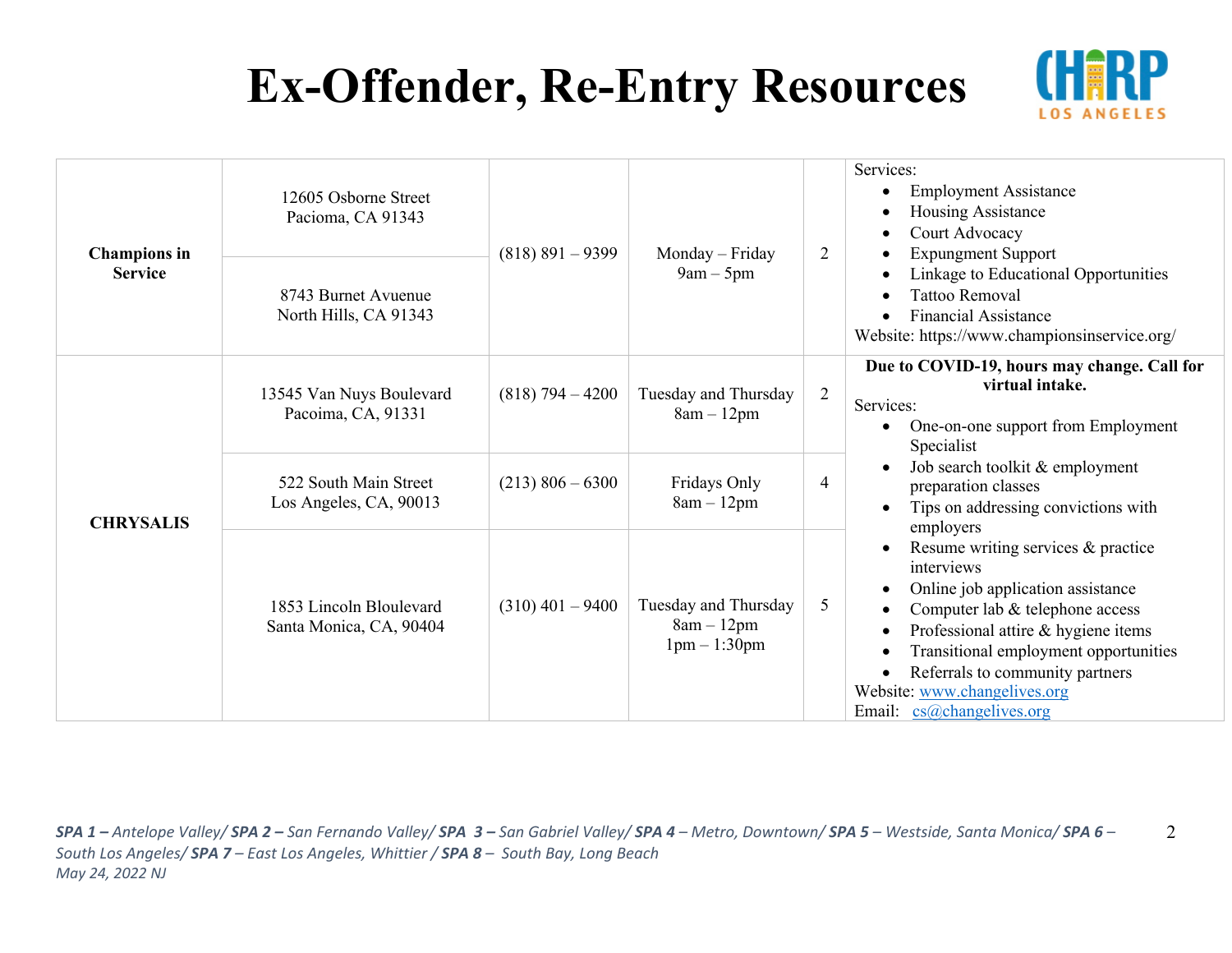

| <b>Alliance for</b><br><b>Community</b><br>Empowerment | 6925 Canoga Avenue<br>Canoga Park, CA 91303                                                              | $(818)$ 704 - 7884 | Monday – Friday<br>$8am - 4pm$                      | $\overline{2}$ | <b>SECTOR PROGRAM:</b><br>Skills & Experience for the Careers of Tomorrow<br>Requirements:<br>Age 18 or older<br>$\bullet$<br>Previous arrest, charge, or convicted of a<br>criminal offense<br>Willingness to accept couseling and support<br>services<br>Job training in manufacturing or                                                  |
|--------------------------------------------------------|----------------------------------------------------------------------------------------------------------|--------------------|-----------------------------------------------------|----------------|----------------------------------------------------------------------------------------------------------------------------------------------------------------------------------------------------------------------------------------------------------------------------------------------------------------------------------------------|
|                                                        |                                                                                                          |                    |                                                     |                | construction<br>Services:<br>Paid stipend during job training<br>$\bullet$<br>Couseling and support services<br>Personal and career development<br>$\bullet$<br>Job searching and placement<br>Website: https://www.ace4change.org/                                                                                                          |
| <b>Crossroads Inc.</b>                                 | 250 West 1 <sup>st</sup> Street Suite 254<br>Claremont, CA, 91711<br>P.O. Box 15<br>Claremont, CA, 91711 | $(909)$ 626 - 7847 | Monday - Friday<br>$8 \text{ am} - 4:30 \text{ pm}$ | 3              | Must be Referred by Parole Department. Mail<br>inquires for application to P.O. Box.<br>for Adult Women Only<br>Services:<br>Support<br>Education<br><b>Transitional Housing</b><br>٠<br><b>Employment Assistance</b><br><b>Addiction Treatment and Counseling</b><br>6 month residental program<br>Website: http://www.crossroadswomen.org/ |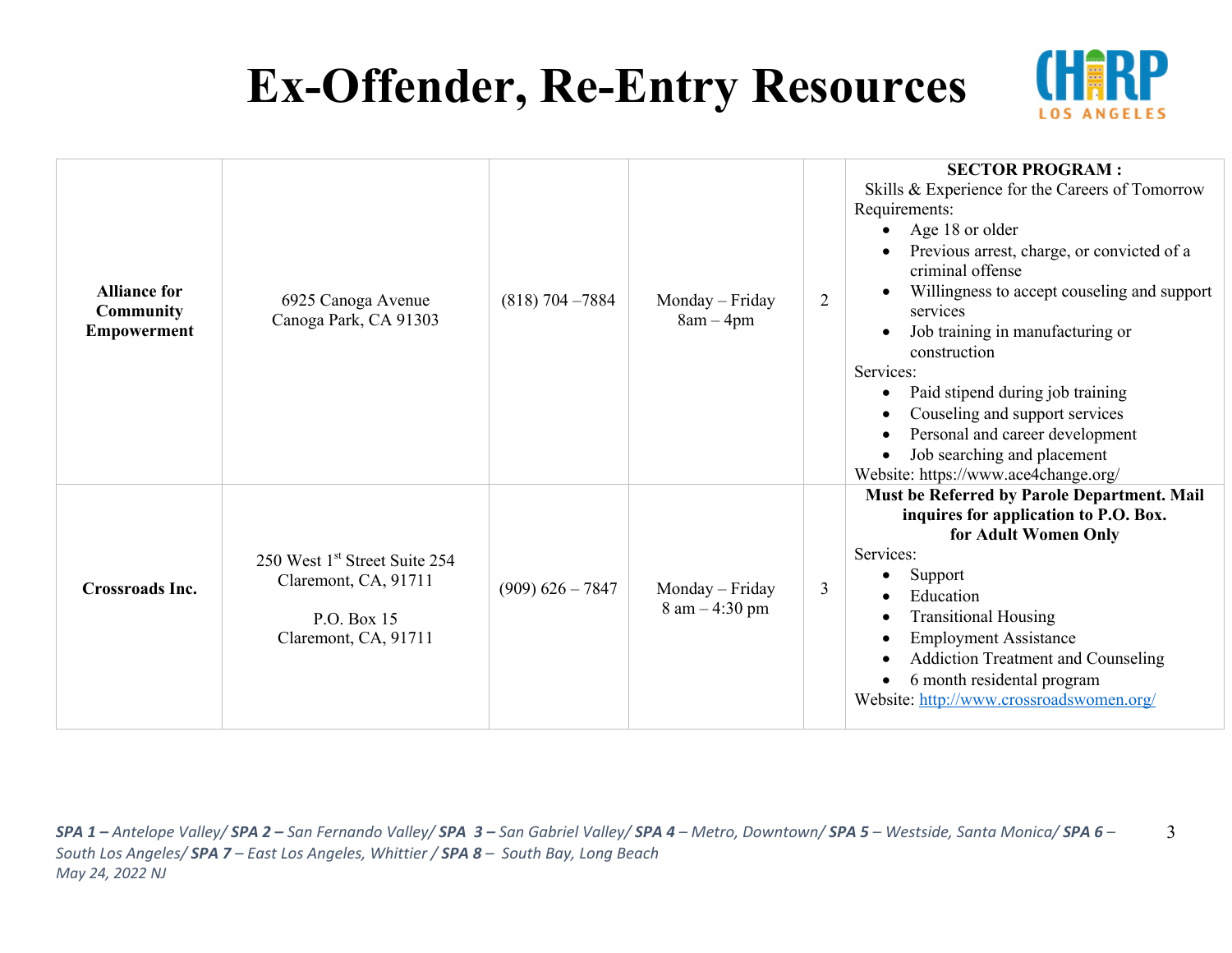

4

| <b>Weingart Center</b>                               | 566 San Pedro Street<br>Los Angeles, CA, 90013        | $(213)$ 689 – 2192              | Monday – Friday<br>7:30 am $-6$ pm                  | 4 | Must be Referred by Parole Department or visit<br><b>Hope Row Resource Center.</b><br>Services:<br>Housing Services<br>$\bullet$<br>Case Management<br><b>Transitional Housing</b><br>Hope Row Resource Center<br>Workforce Development program<br>$\bullet$<br>Community Re-entry Programs EPIC and<br>AB109<br>STOP (Comprehensive Housing Program)<br>Website: https://www.weingart.org/ |
|------------------------------------------------------|-------------------------------------------------------|---------------------------------|-----------------------------------------------------|---|---------------------------------------------------------------------------------------------------------------------------------------------------------------------------------------------------------------------------------------------------------------------------------------------------------------------------------------------------------------------------------------------|
| <b>Shields-Jericho</b><br><b>Vocational Services</b> | 11705 Deputy Yamamoto Place # A<br>Lynwood, CA, 90262 | $(323)$ 242 – 5000<br>Ext. 3300 | Monday – Friday<br>$8:30 \text{ am} - 5 \text{ pm}$ | 6 | Services:<br>Food Bank<br>$\bullet$<br>Mentoring<br>Referral Links<br>Transportation<br><b>Supportive Services</b><br>Support for AB 109<br><b>Education and Training</b><br>$\bullet$<br>Website: www.shieldsforfamilies.org                                                                                                                                                               |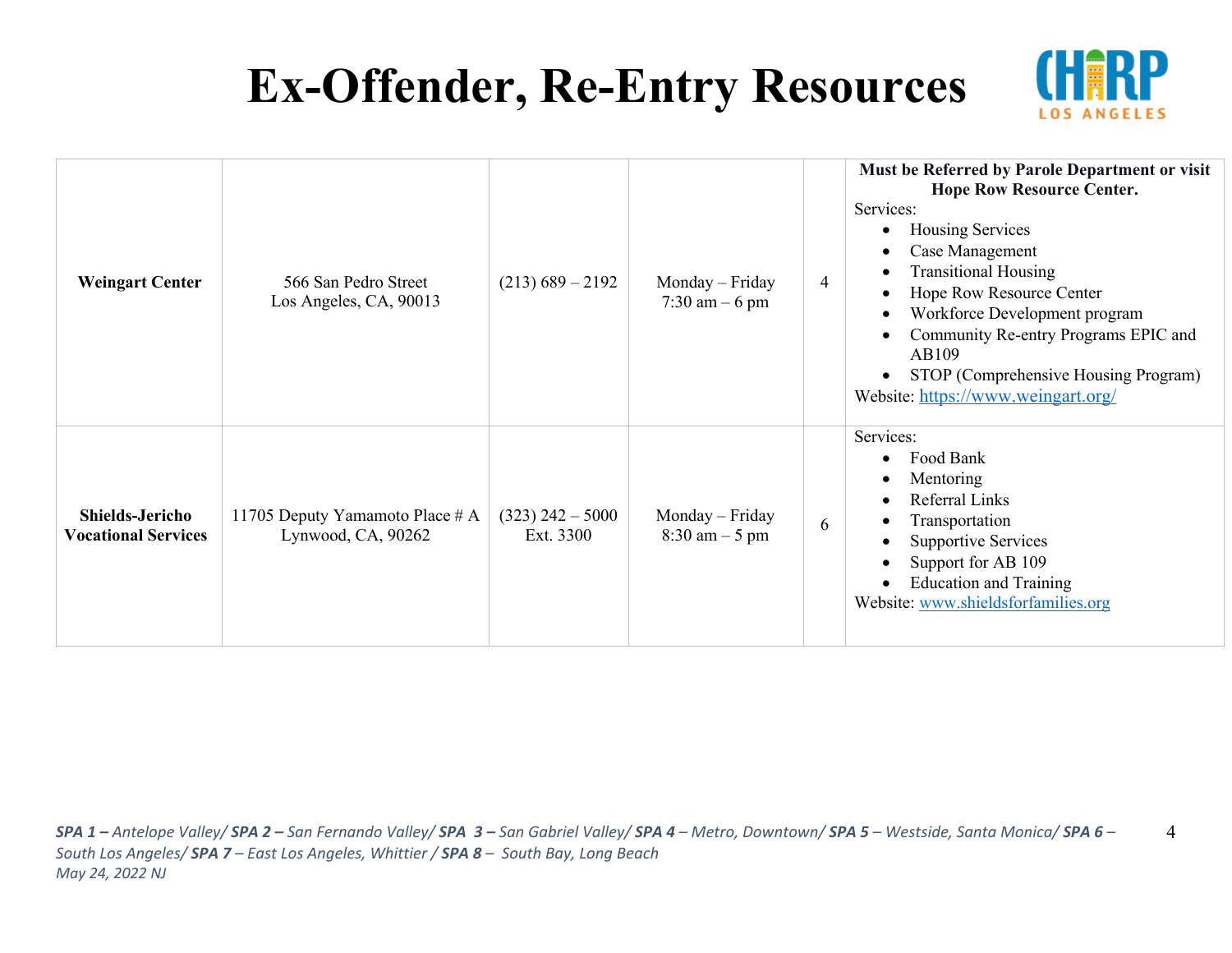

| <b>Los Angeles</b><br>Metropolitan<br>Church | 3320 South Central Avenue<br>Los Angeles, CA, 90011                                            | $(323)$ 238 - 0446 | Monday – Friday<br>$9 \text{ am} - 4 \text{ pm}$ | 6 | Due to COVID-19, hours may change.<br>Must call or email info@lametrochurches.org for<br>an intake.<br>Services:<br>Expungemetns<br>Case Management<br>Support for AB 109<br>Ex-offender Services<br>Adults on Parole in South Los Angeles<br>Support group meetings every $2nd$ Friday of<br>the month at 6 pm<br>Website: https://lametrochurches.org/                                       |
|----------------------------------------------|------------------------------------------------------------------------------------------------|--------------------|--------------------------------------------------|---|------------------------------------------------------------------------------------------------------------------------------------------------------------------------------------------------------------------------------------------------------------------------------------------------------------------------------------------------------------------------------------------------|
| A New Way of Life                            | 9512 South Central Avenue<br>Los Angeles, CA, 90002<br>PO Box 875288<br>Los Angeles, CA, 90087 | $(323) 563 - 3575$ | Monday – Friday<br>$9 \text{ am} - 5 \text{ pm}$ | 6 | <b>Appointments Necessary, No Walk - Ins</b><br>Services:<br>Expungements<br>Support for AB 109<br>Weekly in-house meetings<br>Housing Services for Women<br>Obtain California ID and Social Security<br>card<br>Staff supports clients in court appearances<br>Reporting to parole officers and meeting the<br>conditions of their parole or probation<br>Website: https://anewwayoflife.org/ |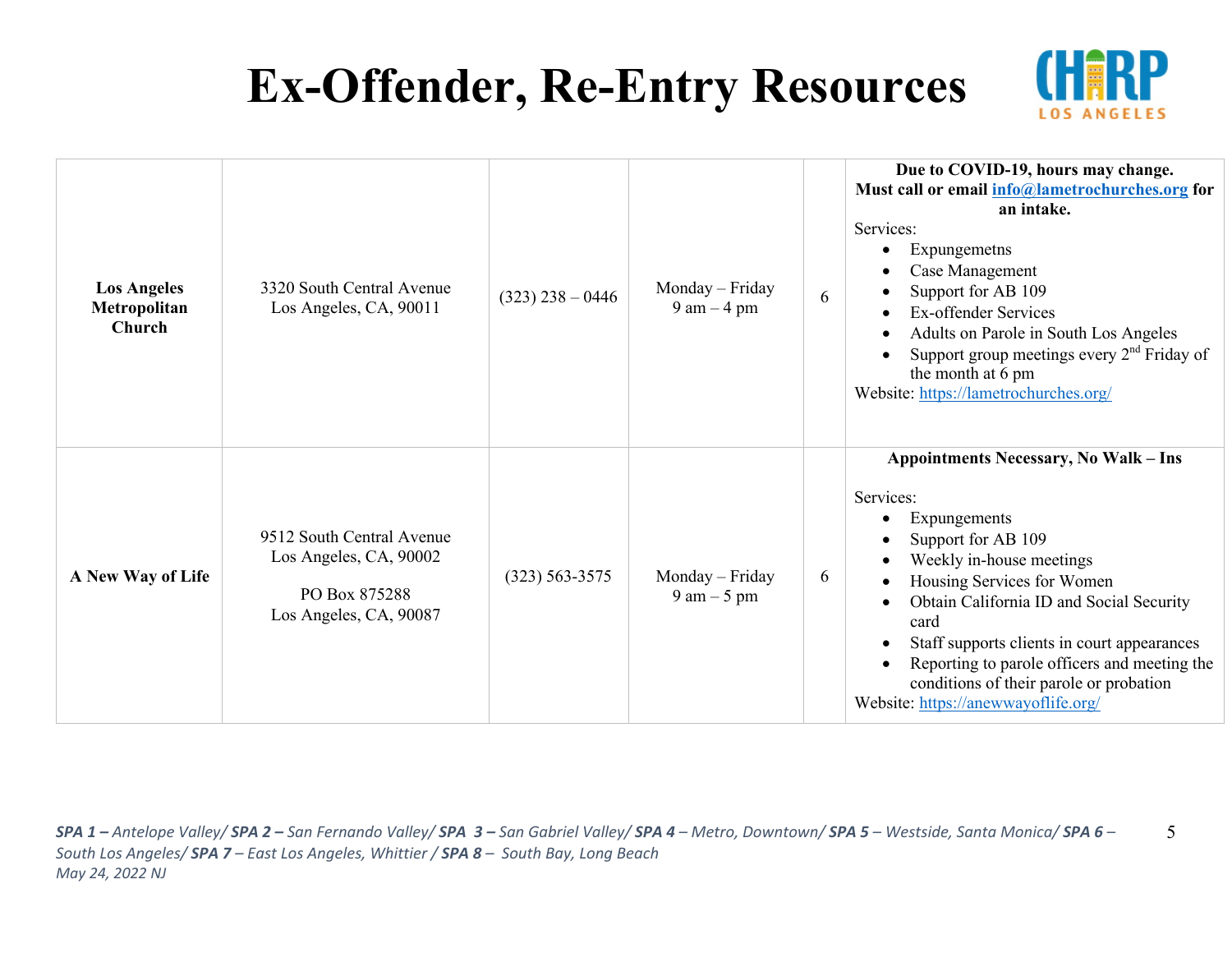

| <b>Turning Point</b><br>Alcohol & Drug<br><b>Education Program,</b><br>Inc. | 3756 Santa Rosalia Drive Suite 617<br>Los Angeles, CA, 90008 | $(323)$ 296-1840   | Monday – Friday<br>$10 \text{ am} - 7 \text{ pm}$ | 6 | Services:<br>Free Tap Card<br>٠<br><b>Re-Entry Services</b><br>$\bullet$<br>Mental Health services<br>Substance Abuse classes<br>$\bullet$<br>Women's reentry housing<br>$\bullet$<br>Supportive services classes<br>$\bullet$<br>Food distribution on the $2^{nd}$ & $4^{th}$ Friday<br>$\bullet$<br>from $12 \text{ pm} - 3 \text{ pm}$<br>Website: https://turningpointaod.com/                      |
|-----------------------------------------------------------------------------|--------------------------------------------------------------|--------------------|---------------------------------------------------|---|---------------------------------------------------------------------------------------------------------------------------------------------------------------------------------------------------------------------------------------------------------------------------------------------------------------------------------------------------------------------------------------------------------|
| <b>Timelist</b><br>Group                                                    | 3801 Somerest Drive<br>Los Angeles, CA, 90008                | $(323)$ 389 – 8664 | Monday – Friday<br>$8$ am $-4$ pm                 | 6 | <b>Must be Referred by Parole Department</b><br>Services:<br>Counseling<br>$\bullet$<br>Computer Literacy<br>$\bullet$<br><b>Resume Building</b><br>$\bullet$<br>Sober Living<br>$\bullet$<br><b>Relationship Building</b><br>$\bullet$<br>Men Reentry Housing (for those on state<br>parole under STOP, Ambassador Housing,<br>ODR)<br>Anger management classes<br>Website: https://timelistgroup.org/ |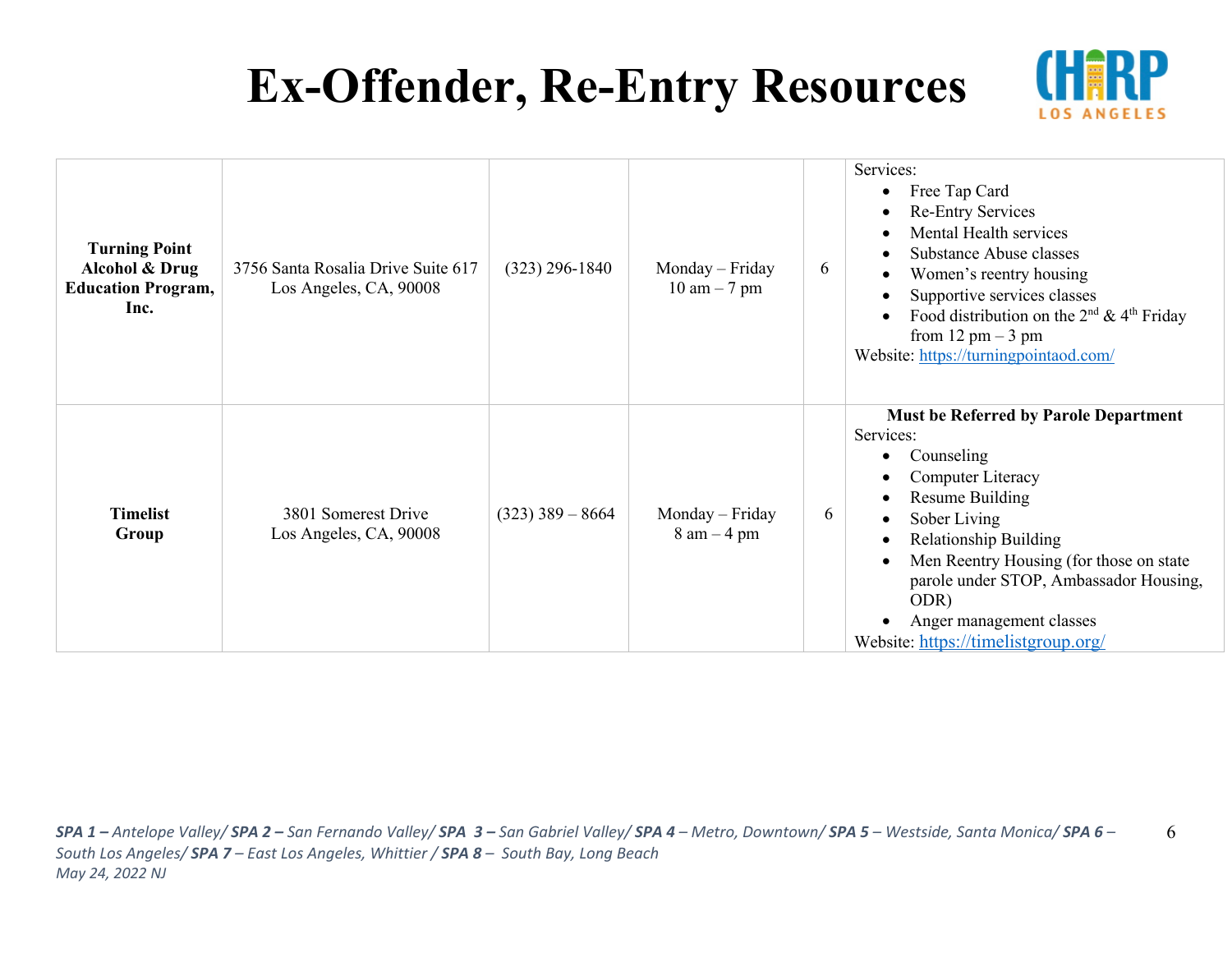

7

| <b>Safe</b><br><b>Refuge</b>                        | 3116 East $7th$ Street<br>Long Beach, CA, 90804      | $(562)$ 987 – 5722 | Monday - Friday<br>$8 \text{ am} - 5 \text{ pm}$ | 8 | <b>Must call for Intake requirements</b><br>Services:<br>Hearts Project<br>Self-Pay Outpatient<br>Outpatient treatment<br>Residential treatment<br>Substance Abuse treatment<br>RBH (Recovering Bridge Housing)<br>Website: https://asaferefuge.org/                                                                                                                                |
|-----------------------------------------------------|------------------------------------------------------|--------------------|--------------------------------------------------|---|-------------------------------------------------------------------------------------------------------------------------------------------------------------------------------------------------------------------------------------------------------------------------------------------------------------------------------------------------------------------------------------|
| <b>Friends Outside</b><br><b>Los Angeles County</b> | 711 East Hyde Park Boulevard<br>Inglewood, CA, 90302 | $(213)$ 412 – 8912 | Monday - Thursday<br>$9am - 4pm$                 | 8 | Requirements:<br>Previously incarcerated<br>Children must be 24 years old or younger<br>Must adhere to a strict attendance policy<br>Services:<br>Fatherhood<br><b>Reentry Parenting</b><br>Peer support groups<br><b>Employment services</b><br>One-on-one Case Management<br>Healthy Relationship workshop<br>Economic Relationship workshop<br>Website: www.friendsoutsidela.org |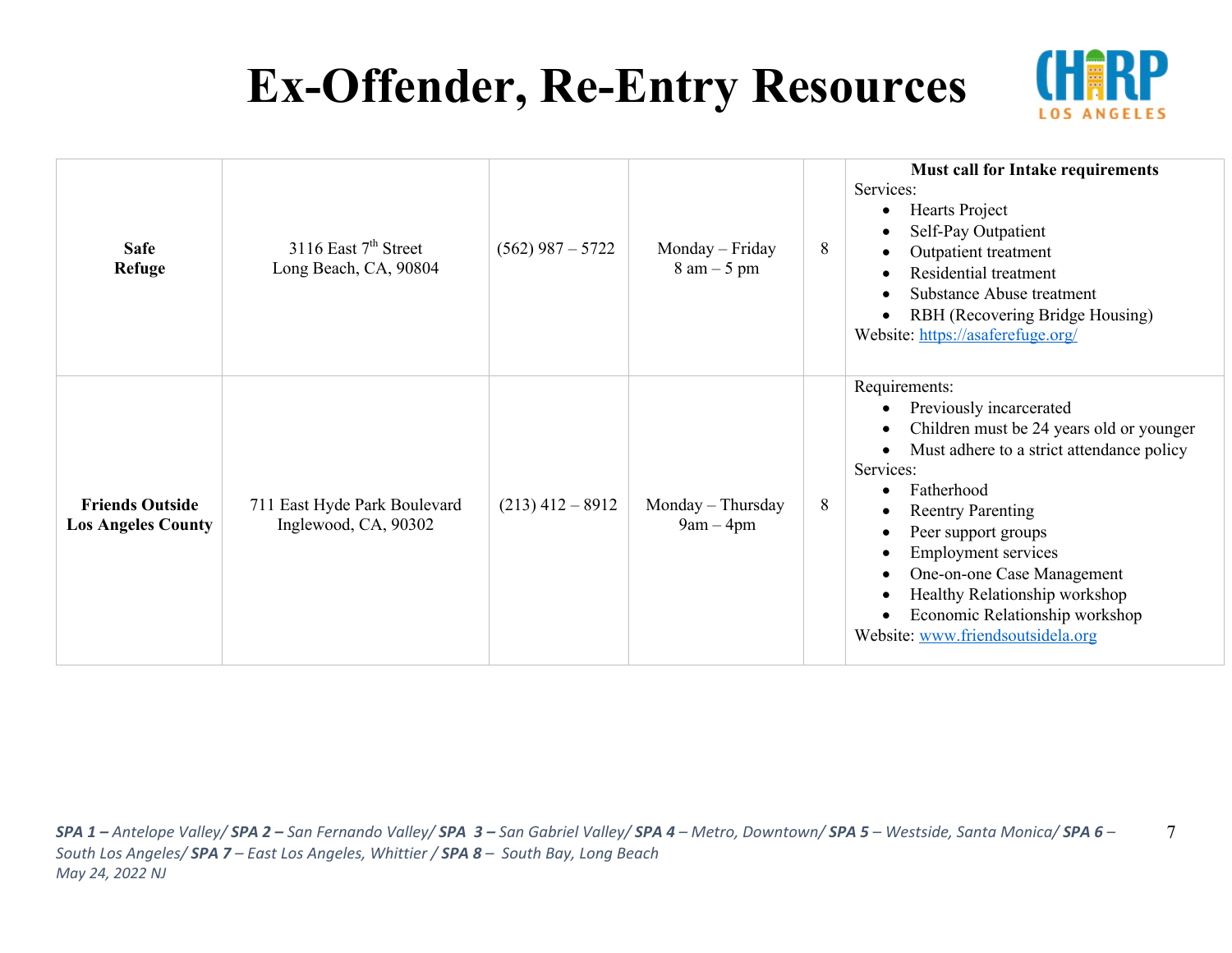

8

| Day Centers                                  |                                                                   |                    |                                 |                |                                                                                                                                                                                                                                                                                                                                                                                                     |  |  |
|----------------------------------------------|-------------------------------------------------------------------|--------------------|---------------------------------|----------------|-----------------------------------------------------------------------------------------------------------------------------------------------------------------------------------------------------------------------------------------------------------------------------------------------------------------------------------------------------------------------------------------------------|--|--|
| Organization                                 | Location                                                          | Phone#             | <b>Hours of Operation</b>       | <b>SPA</b>     | <b>Additional Information</b>                                                                                                                                                                                                                                                                                                                                                                       |  |  |
| <b>Behavioral Systems</b><br>Southwest, Inc. | 8141 Orion Avenue<br>Van Nuys, CA, 91406                          | $(818) 780 - 5139$ | Open 24 hours, 7 days<br>a week | $\overline{2}$ | <b>Transitional Housing (Men Only)</b><br><b>Must be reffered by Parole Department</b><br><b>Call Before</b><br>Services:<br>32 Beds<br>$\bullet$<br>Life skills<br>Computer literacy<br>٠<br>Case management<br>Stress management<br>Job search and training<br>$\bullet$<br>Victim awareness training<br>Substance abuse education<br>$\bullet$<br>Website: http://behavioralsystemssouthwest.com |  |  |
|                                              | 1000 West Sunset Boulevard<br>Suite 100<br>Los Angeles, CA, 90012 | $(213)$ 250-0110   | Open 24 hours, 7 days<br>a week | $\overline{4}$ | Day Reporting Center. Must be Reffered by<br><b>Parole Department. (CoEd)</b><br>Services:<br>Substance abuse<br>Parenting classes<br>Case management<br>Employment refferals<br>$\bullet$<br>All parolees (after COMPAS) are elgible<br>An agent of record must provide referral<br>via CDCR form 1502<br>Website: http://behavioralsystemssouthwest.com                                           |  |  |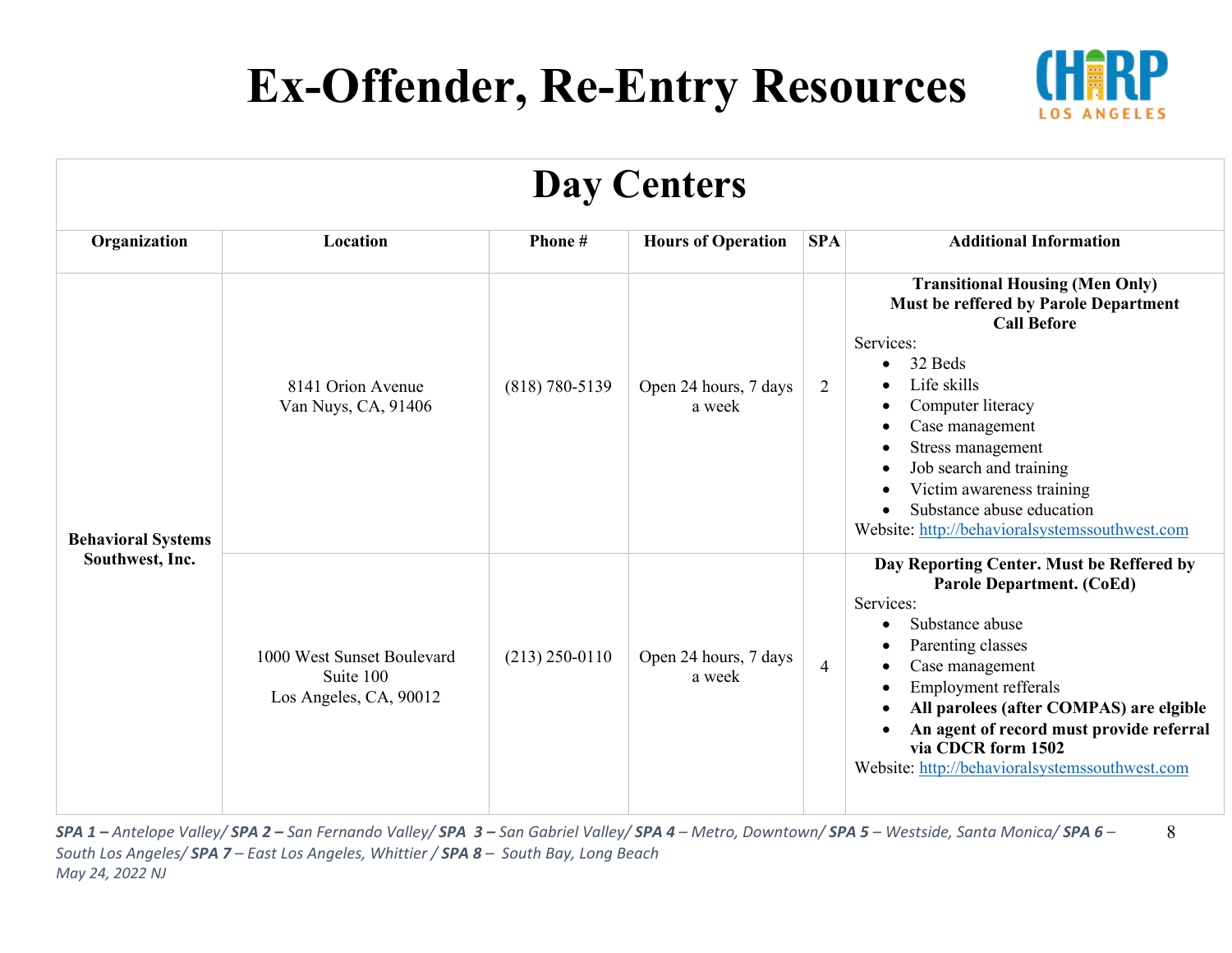

9

| <b>Behavioral Systems</b><br><b>Southwest Inc.</b> | 1831 North Vine Street<br>Los Angeles, CA, 90028 | $(323)$ 461-2817   | Open 24 hours, 7 days<br>a week | 4 | <b>Transitional Housing (Men Only)</b><br>Must be Reffered by Parole Department<br>Services:<br>45 Beds - Always call to verify<br>٠<br>Life skills<br>$\bullet$<br>Victim awareness<br>Computer literacy<br>$\bullet$<br>Stress management<br>$\bullet$<br>Job search & training<br>$\bullet$<br>Substance use education<br>$\bullet$<br>Case management for parolees<br>Housing and supportive services<br>Website: http://behavioralsystemssouthwest.com |
|----------------------------------------------------|--------------------------------------------------|--------------------|---------------------------------|---|-------------------------------------------------------------------------------------------------------------------------------------------------------------------------------------------------------------------------------------------------------------------------------------------------------------------------------------------------------------------------------------------------------------------------------------------------------------|
| <b>Homeboy Industries</b>                          | 130 West Bruno Street<br>Los Angeles, CA, 90012  | $(323) 526 - 1254$ | Monday – Friday<br>$9am - 2pm$  | 4 | Services:<br>Mental Health<br>$\bullet$<br>Legal Services<br>$\bullet$<br><b>Tattoo Removal</b><br>$\bullet$<br>Substance Abuse<br>$\bullet$<br>Case Management<br>$\bullet$<br>Domestic Violance<br>$\bullet$<br><b>Eductional Services</b><br>$\epsilon$<br>Workforce Development<br>Website: https://homeboyindustries.org/                                                                                                                              |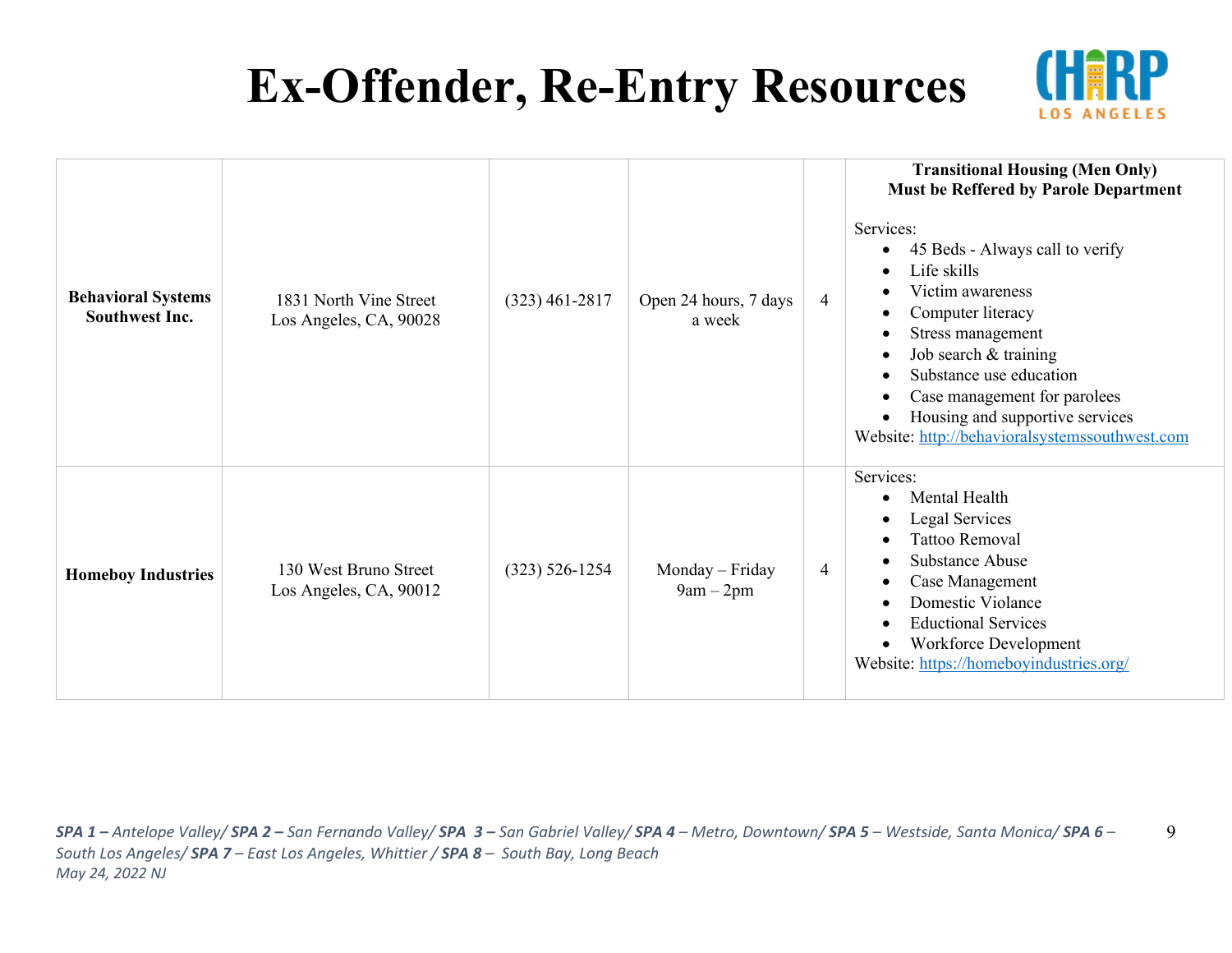

| <b>Mass Liberation</b><br><b>Educate Empower</b><br>Emancipate                       | 21519 Menlo Avenue<br>Torrance, CA, 90502                                                                                                                     | $contact(\omega)$ masslib<br>eration.net | Monday - Friday<br>7:30 am $-4:30$ pm            | 8              | <b>Transitional Housing (Men Only)</b><br>Appointments Necessary, no walk ins.<br>Services:<br>Employment skills training<br><b>Community Learning Center</b><br>Online Reentry Learning Platform<br>Website: https://massliberation.net/ |  |  |
|--------------------------------------------------------------------------------------|---------------------------------------------------------------------------------------------------------------------------------------------------------------|------------------------------------------|--------------------------------------------------|----------------|-------------------------------------------------------------------------------------------------------------------------------------------------------------------------------------------------------------------------------------------|--|--|
| <b>Expungements</b>                                                                  |                                                                                                                                                               |                                          |                                                  |                |                                                                                                                                                                                                                                           |  |  |
| Organization                                                                         | Location                                                                                                                                                      | Phone#                                   | <b>Hours of Operation</b>                        | <b>SPA</b>     | <b>Additional Information</b>                                                                                                                                                                                                             |  |  |
| <b>NLSA</b><br>Neighborhood<br><b>Legal Services of</b><br><b>Los Angeles County</b> | 13327 Van Nuys Boulevard<br>Pacoima, CA, 91331<br>1102 East Chevy Chase Drive<br>$(800)$ 433-6251<br>Glendale, CA, 91205<br>3629 Santa Anita Avenue Suite 109 |                                          | Monday - Friday<br>$9 \text{ am} - 5 \text{ pm}$ | $\overline{2}$ | Services are still available remotely.<br>Please, call to set up an appointment or submit an<br>application online at https://nlsla.org.                                                                                                  |  |  |
|                                                                                      | El Monte, CA, 91731                                                                                                                                           |                                          |                                                  | 3              |                                                                                                                                                                                                                                           |  |  |
| Homeboy<br><b>Industries</b>                                                         | 130 West Bruno Street<br>Los Angeles, CA, 90012                                                                                                               | $(323) 526 - 1254$<br>Ext. 325           | Monday - Friday<br>$9 \text{ am} - 4 \text{pm}$  | $\overline{4}$ | Must call or email<br>legalservices@homeboyindustries.org<br>for an intake.<br>Court documents needed<br>Nicole and/or Maria will be assisting.                                                                                           |  |  |
| <b>Legal Aid</b><br><b>Foundation</b>                                                | 1550 West 8 <sup>th</sup> Street<br>Los Angeles, CA, 90017                                                                                                    | $(800)$ 399-4529                         | Monday - Friday<br>$9 \text{ am} - 5 \text{ pm}$ | $\overline{4}$ | Appointment needed                                                                                                                                                                                                                        |  |  |